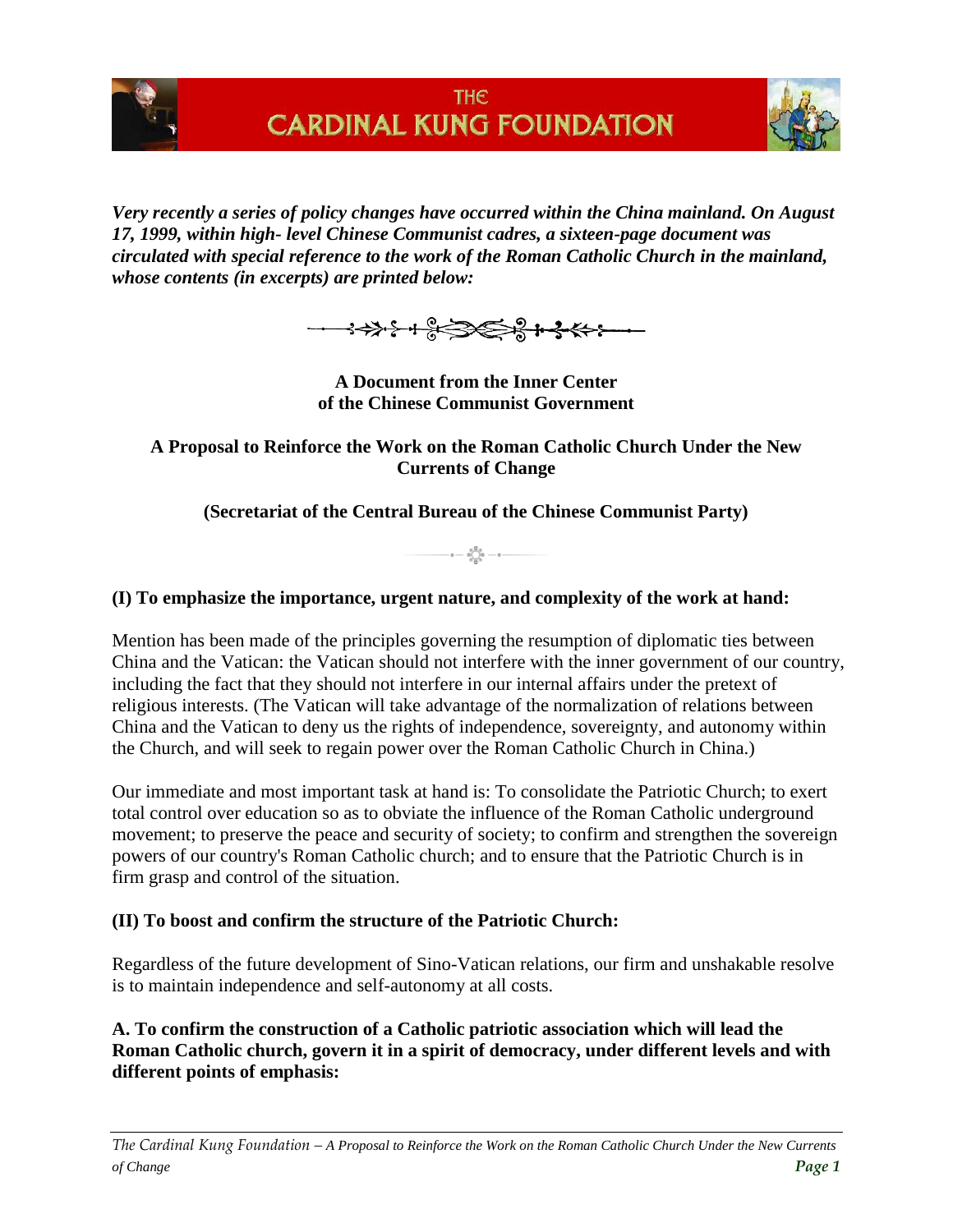The final goal of all our work is to rely on a minority of church leaders and faithful, and through their total dependence on the Patriotic Church and related organizations, to ensure that a wholesome and democratic concentration of power is made, so as to counteract and thwart the Vatican from using her special privileged position to grasp and control our country's church.

To administer the church through democratic means might arouse certain doubts in the minds of some of the clergy or some of the bishops, or even the obstruction and interference of international Roman Catholic extreme conservatives.

Democratic procedure and democratic administration should be combined with the general administration of religious affairs, and there should neither be too much haste in doing so, which might affect the unity and stability of the Roman Catholic church in China, nor should inaction take place because of constraints imposed by traditional and conservative rules and regulations.

## **B. To adapt and adjust the powers of the Patriotic Church with the work functions of the Chinese Bishops' conference.**

The basic work function of the Patriotic Church is to assist the government in carrying out her policy of freedom of religion, and to realize her goal of independence and self-autonomy in religion. The Patriotic Church and the bishops' conference should join together in a combined control of church affairs under the premises of democratic governance, self- sufficient social services, and external activities. Unity is emphasized, and also participation in socialist modernization and reconstruction.

The duties of the bishops' conference is to manage church affairs under the principles of independence and democracy.

"Faith in Action" is the motto for the church, and to represent the Chinese Church's activities to the outside world.

The conference of representatives of the Chinese Roman Catholic Church constitutes the highest forum of power for all the country's Catholics. And it is through elections made by them that the leaders are selected under the principle of "One Association and One Conference" (One Patriotic Association and One Bishops' Conference) and they deliberate over work reports and draw up and revise rules.

The Central United Front and the Bureau for Religious Affairs wish to direct and guide all the regulations governing "One Association and One Conference". And at the present moment, they will draw up strictly the work conditions of the Patriotic Church, as well as rules governing the administration of each diocese. They wish to adapt and reinforce the leading elite of "One Association and One Conference", to pick out and select Catholic intellectuals to reinforce the Chinese Patriotic Church, and to pick out priests for on-the-spot work with the bishops' conference.

The automatic self-governing units of each city and province should also be adapted in accordance with the functioning powers of "two societies" and the organizational system of work. They should register supervisory articles under the heading of each social group. Related rules should gradually be set up in each diocese to ensure that a democratic institutional system takes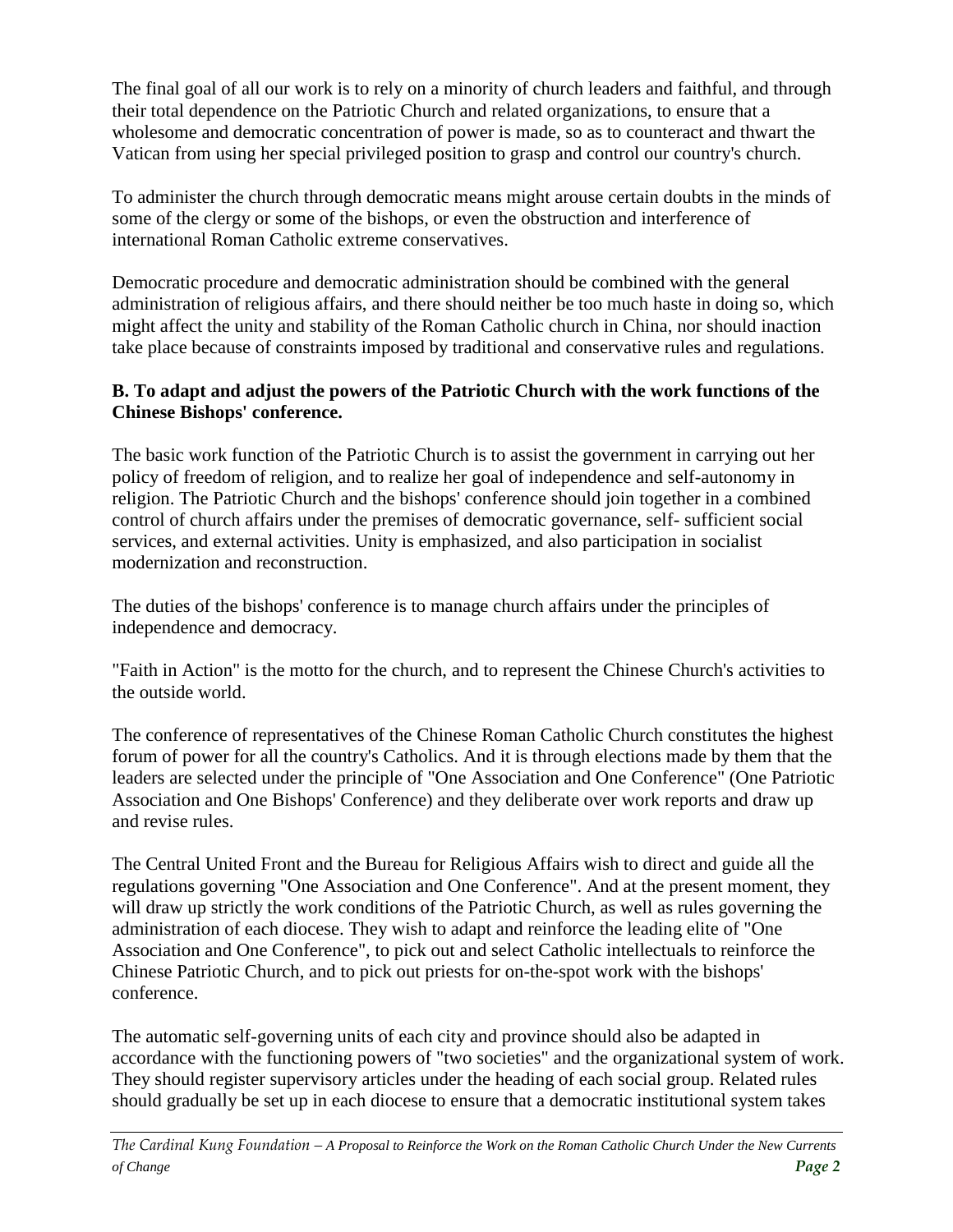place. Cities and counties with a comparatively heavier load of church duties should establish their own Patriotic Church unit, or other comparable democratic organizations. The governing elite should take over and exercise their rights and powers.

### **C. To carry out effectively the United Front tactics, they should assist patriotic organizations to solve practical difficulties and problems.**

Effective measures should be taken to resolve different problems, the political status and salaries of responsible functionaries within each Patriotic Church should be dealt with on a national or provincial basis.

To open up and develop veteran members of patriotic organizations, help to choose a group of politically dependable members to fill the positions of the governing elite.

The appointment of bishops and the realignment of diocese boundaries -- All bishops over seventy-five years of age should be aided in their daily work by the appointment of an auxiliary bishop. To prevent work mishaps, a sense of urgency is needed, and strict observation of functions.

Bishops should be elected on a systematic basis, and a class should be arranged for fostering future candidates for bishoprics. Young or middle-aged priests, or classes for teaching core members of the Patriotic Church. Solutions should be found for problems in connection with thought-indoctrination. Their political awareness should be raised and enhanced.

## **(III) Education should be fully exploited to guard against the influence of the Underground Church.**

The normalization of relations between China and the Vatican should help to solve the problems raised by the power and influence of the Underground Church. This favorable opportunity could even be used to win over the majority of the underground church members, for it is an important element in the central government's battle strategy. If we do not take advantage of this opportunity, we will find ourselves being used by the Vatican in a passive way, and so we should adopt special tactics, and take a more positive and active part.

# **A. Educational movement**

. . . (While) the majority of them, because of strict religious observation, disapprove of the idea of autonomy and independence within the church, only the tiniest minority use religious problems to create riots or disturbances, or to oppose the government.

The government's aim is to convert the majority and isolate the minority, to see that real power within the Roman Catholic church should be vested in the hands of the Patriotic Church.

To differentiate between the bishops and priests of the Underground Church, to distinguish each separate case.

Suitable disposition should be made for those who have come over, in order to guard against future agitations. It is necessary to overcome those who have negative reactions and who fear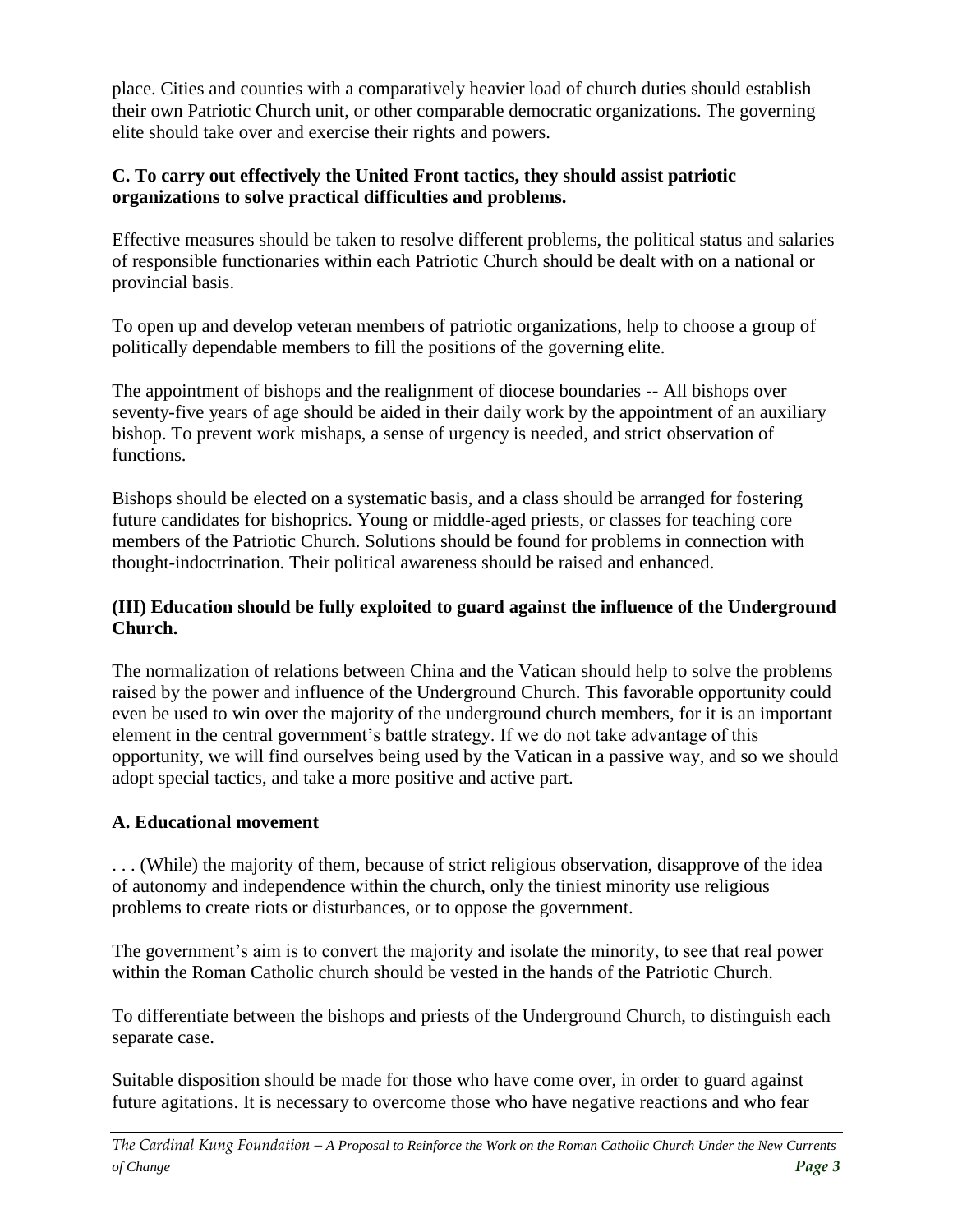continued battle and difficulties. Political standards should be lowered, and mass acceptance simplified. One should guard against the core of the Underground Church emerging from hiding to take over power in the Patriotic Church, and employing open and legal positions to continue their battle with us. Illegal criminal activities should be strictly punished according to law.

# **B. Conversion work to be undertaken under different circumstances.**

The guiding principles of conversion should be "To observe the country's constitutional law and other laws, obey management by the government, promise not to carry out any further illegal activities, and accept the government of the Patriotic Church."

Prior to the normalization of relations between China and the Vatican, if underground bishops from the "One Association and One Conference" organization make the necessary arrangements and acknowledge their bishop's status, then everything should go smoothly. But those who agree to accept government instructions, but who refuse to obey the Patriotic Church should be the focal center of our conversion tactics.

Underground priests who meet the requirements of conversion should be dealt with on a provincial basis. Those underground bishops who do not meet these conditions should be educated for conversion, but at the same time strict measures should be taken to prevent them from consecrating underground priests.

After the normalization of relations between China and the Vatican, measures should be taken to deal with those bishops and priests of the Underground Church who have not been converted. From the motto of "One Association and One Conference", a public proclamation should be made requesting them to sign and register within a specified period of time under the principle of "One Person, One Case", and their cases will be examined, and each person will be dealt with separately according to outer circumstances:

- 1. Each bishop or priest will be required to change his place of residence in order to prevent him or them from building on the influence which they have already gained in the past in that district.
- 2. For the aged and weak priests who are unable to carry out their pastoral duties, they should be dealt with by their residential and local leaders for retirement in an old folks' home.
- 3. To those who have carried on long-term opposition to the government, and who have refused to cooperate, regardless of whether the Vatican acknowledges his bishop's status, we, on our side, refuse to recognize them. Those underground priests who have not converted will be treated to collective re-education. They will be taught at seminaries allocated by the "One Association, One Conference" people, and which should not be for less than one year. For those who have met the official requirements, then their status as a priest will be recognized, and they will be allocated to their appointed church, to carry out their priestly duties. For those who do not meet the official requirements, then their priestly status will not be recognized, nor will they be allowed to carry out any ecclesiastical duty or function.
- 4. Within the time limit, those underground bishops who refuse to register with the provincial "One Association, One Conference" people, and those underground priests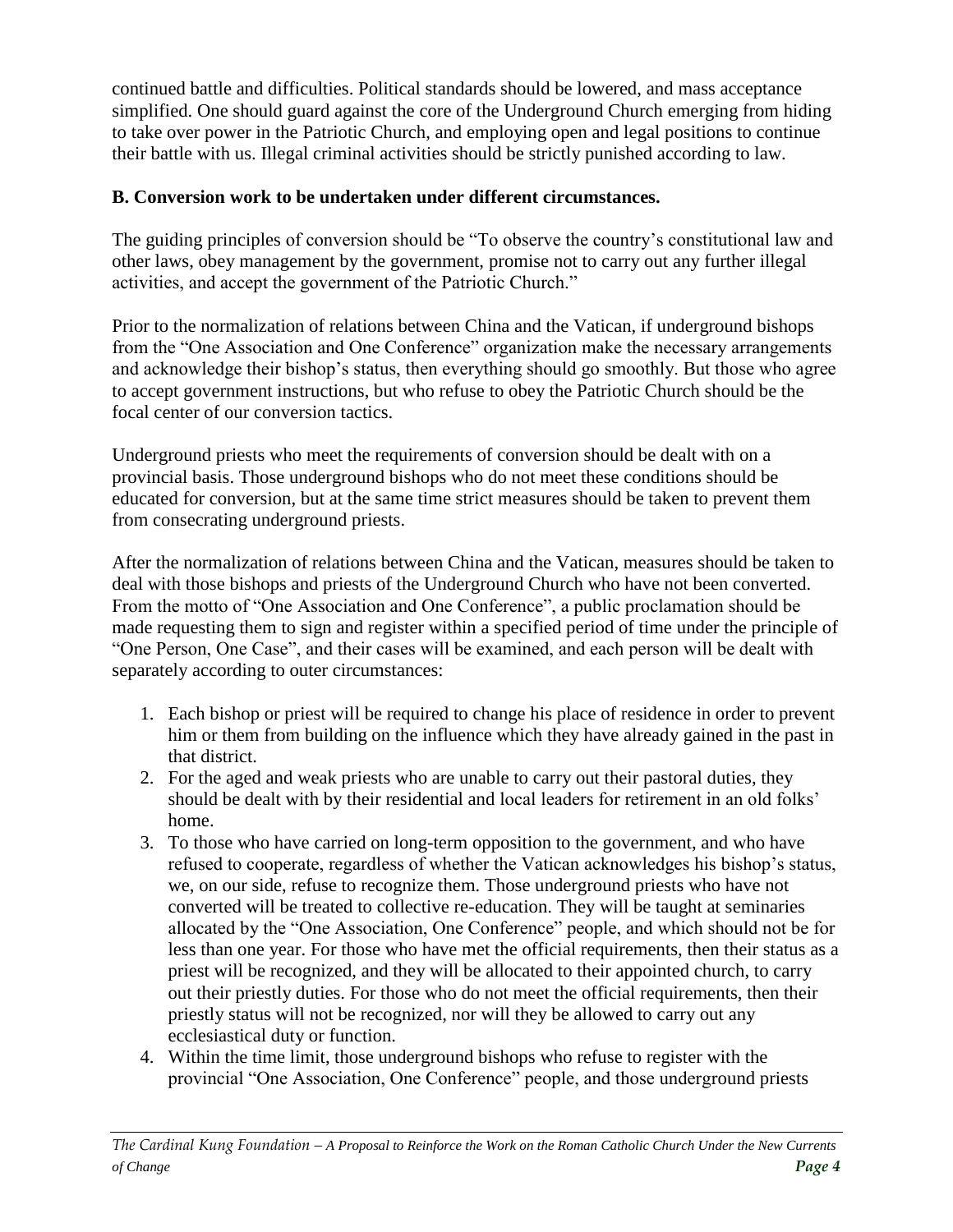who refuse to undergo re-education at government-stipulated seminaries will be denied the right to participate in any activity as a priest.

5. Those underground bishops and priests who have been denied by the government their spiritual status will be forcibly re-educated under the system of separate work for separate individuals, with individual responsibility for the person you are assigned to. Those responsible for inciting a riot or for any illegal action will be dealt with severely by the police authorities. Those churches or locations under the control of the Underground Church will be reorganized, and those which comply with our conditions will be registered legally and assigned to regular supervision. As for illegal housing which meets the needs of the congregation, renewed transactions will be made, and all other such housing will be settled through routine procedures. All seminaries and convents which are funded by the Underground Church will be publicly dismantled. All members of the novitiate, whether men or women, who behave well will be allowed to continue their studies at regular seminaries; those who do not behave well will be sent back to their home province.

# **(IV) We adopt strong measures in order to protect the safety and security of society.**

Great emphasis is placed on public safety and security during the period of the normalization of relations between China and the Vatican. Early preventive measures have been taken against all factors which contribute to social unrest. After the normalization of relations between China and the Vatican, every care must be taken to guard against the interference and control of the Roman See when based on their legal status and position. In regions where the Underground Church is most powerful, we must take every care to guide, direct, and re-educate the faithful. We must try and prevent religious fever. On the contrary, religious fever should control and prevent the Underground Church from taking advantage of the opportunity to organize large-scale meetings, demonstrations and parades. Matters have been settled since the Chinese Communist government came into being, and in recent years the composite legal settlements of individual cases in accordance with the law should not be overturned. During the period of normalization of relations, we should prevent the zeal for building churches to come uppermost. Those churches built illegally under the auspices of the Underground Church and already destroyed will not be allowed to be reconstructed.

## **(V) We should increase the guidance and direction by party and government over Roman Catholic church work.**

#### **A. Superiors and heads of departments should penetrate to the very foundations, to the man in the street; they should carry out their ecclesiastical duties with great circumspection, and should carry out their functions on behalf of the faithful on a face-toface basis:**

- 1. Increase and enhance the establishment of party units at the basic level of farm and village.
- 2. Proclaim party policy and legal enactments with regard to religion.
- 3. In accordance with the State Council's legislation on the control of locations for religious activities, and where problems most arise, control should be imposed on trouble spots, more especially those under the supervision of the underground Roman Catholic Church.
- 4. To set up democratic organizations under the control of village units.